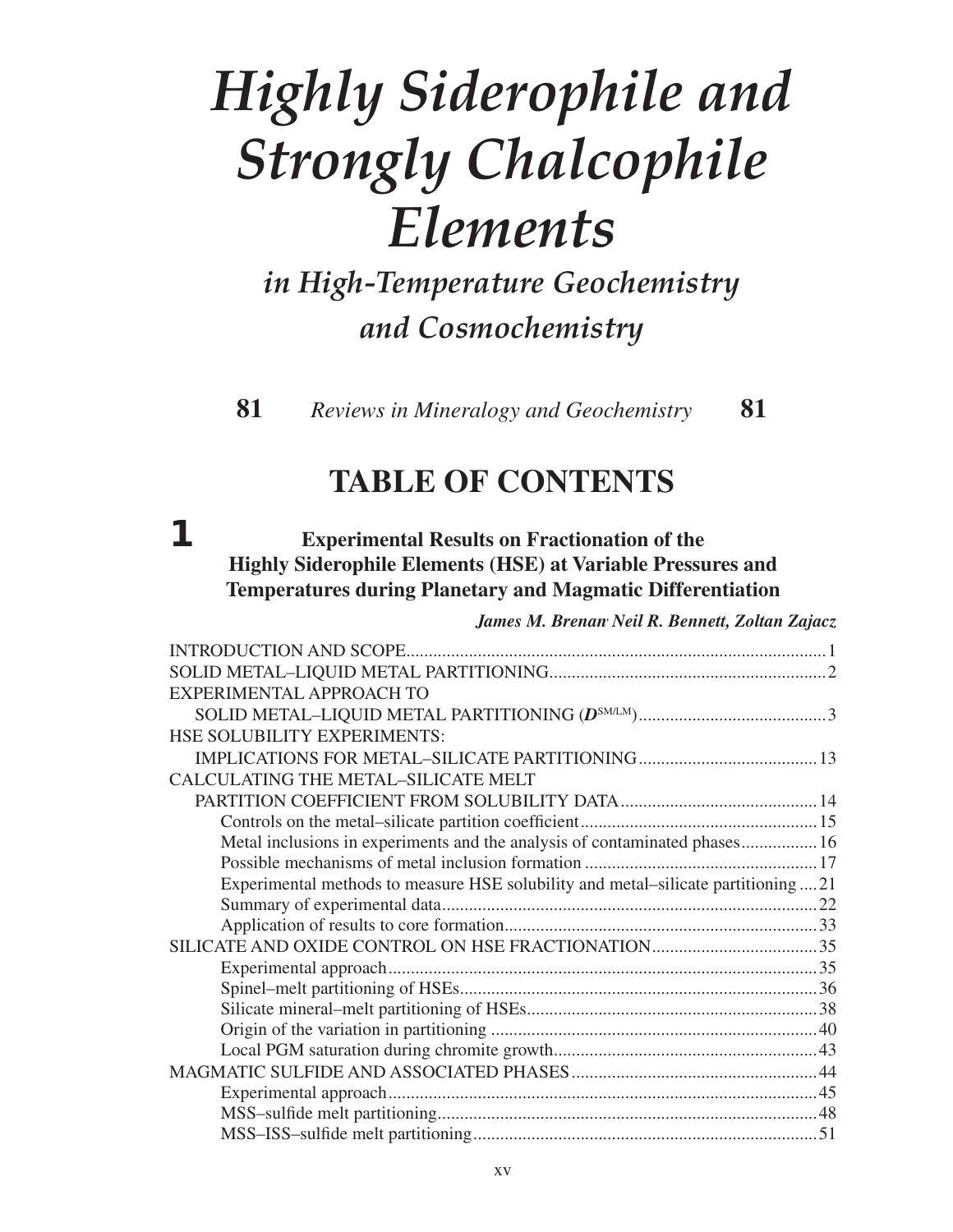# **2 Analytical Methods for the Highly Siderophile Elements**

#### *Thomas Meisel, Mary F. Horan*

### **3 Nucleosynthetic Isotope Variations of Siderophile and Chalcophile Elements in the Solar System**

#### *Tetsuya Yokoyama, Richard J. Walker*

| Production of elements from He to Fe via hydrogen to silicon burning  109 |  |
|---------------------------------------------------------------------------|--|
|                                                                           |  |
|                                                                           |  |
| ISOTOPE ANOMALIES OF SIDEROPHILE AND CHALCOPHILE ELEMENTS                 |  |
|                                                                           |  |
|                                                                           |  |
|                                                                           |  |
| INTERNAL ISOTOPE ANOMALIES PRESENT IN CHONDRITES  140                     |  |
|                                                                           |  |
|                                                                           |  |
|                                                                           |  |
| ORIGIN OF PLANETARY SCALE                                                 |  |
|                                                                           |  |
|                                                                           |  |
|                                                                           |  |
|                                                                           |  |
|                                                                           |  |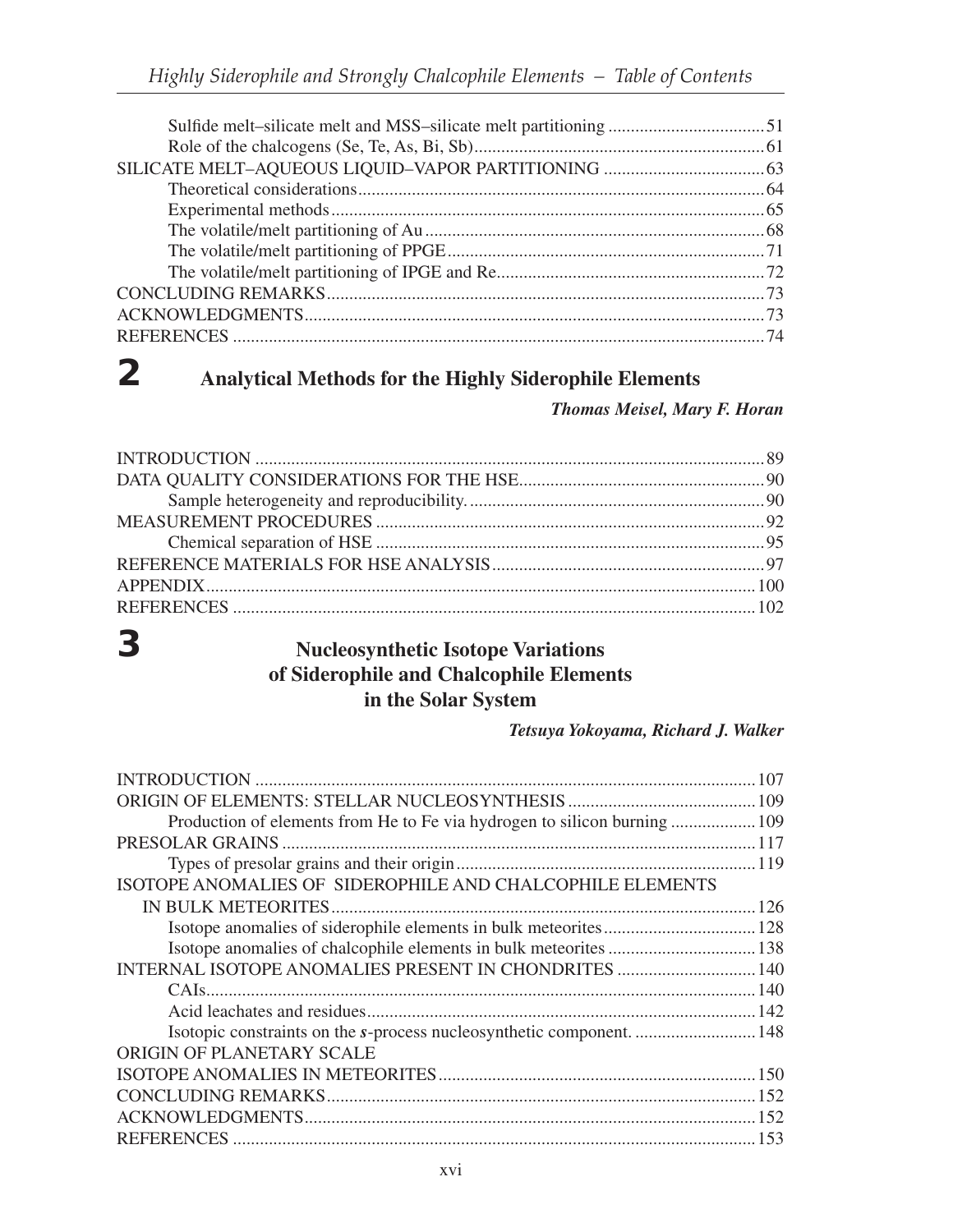## **4 Highly Siderophile Elements in Earth, Mars, the Moon, and Asteroids**

#### *James M.D. Day, Alan D. Brandon, Richard J. Walker*

| MOTIVATION FOR STUDY AND BEHAVIOR OF THE                                     |  |
|------------------------------------------------------------------------------|--|
|                                                                              |  |
| METHODS APPLIED TO INVESTIGATING SIDEROPHILE                                 |  |
|                                                                              |  |
|                                                                              |  |
| The rhenium-osmium, platinum-osmium and palladium-silver isotope systems166  |  |
|                                                                              |  |
|                                                                              |  |
|                                                                              |  |
|                                                                              |  |
|                                                                              |  |
| What do chondritic or nearly/broadly chondritic actually mean? 179           |  |
|                                                                              |  |
|                                                                              |  |
|                                                                              |  |
|                                                                              |  |
|                                                                              |  |
|                                                                              |  |
|                                                                              |  |
|                                                                              |  |
|                                                                              |  |
|                                                                              |  |
|                                                                              |  |
|                                                                              |  |
|                                                                              |  |
|                                                                              |  |
| Alternative hypotheses for the abundances of the HSE in planetary mantles218 |  |
|                                                                              |  |
|                                                                              |  |
| COMPARATIVE PLANETOLOGY AND IMPLICATIONS                                     |  |
|                                                                              |  |
|                                                                              |  |
|                                                                              |  |
|                                                                              |  |
|                                                                              |  |

# **5 Distribution and Processing of Highly Siderophile Elements in Cratonic Mantle Lithosphere**

*Sonja Aulbach, James E. Mungall, D. Graham Pearson*

| THE CRATONIC MANTLE SAMPLE: PECULIARITIES, OPPORTUNITIES |  |
|----------------------------------------------------------|--|
|                                                          |  |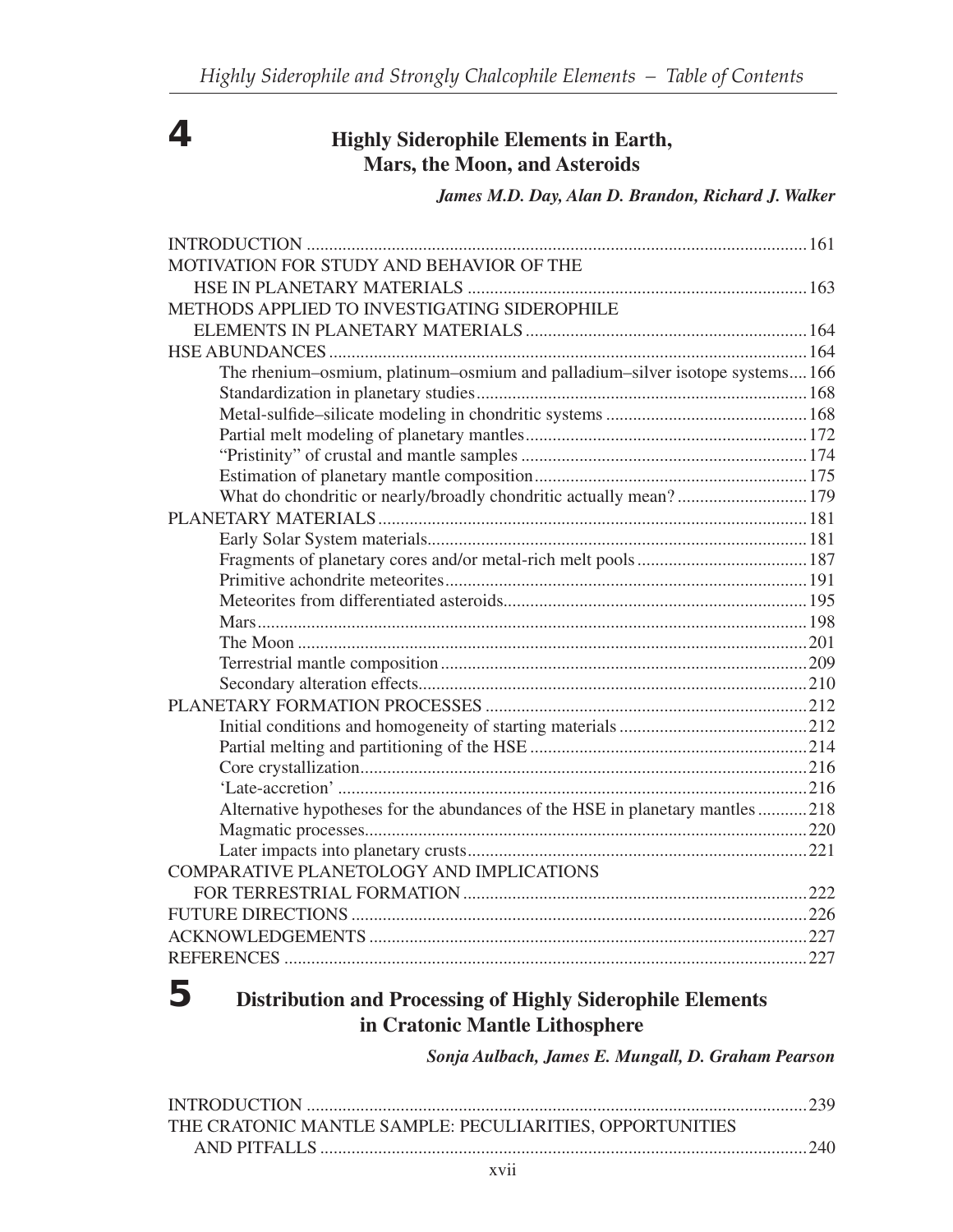|                                                          | 244 |
|----------------------------------------------------------|-----|
| MINERALOGY AND HSE HOSTS                                 |     |
|                                                          |     |
| ANALYTICAL TECHNIQUES FOR CRATONIC MANTLE PERIDOTITES250 |     |
|                                                          |     |
|                                                          |     |
| UTILIZATION OF THE RE-OS ISOTOPE SYSTEM                  |     |
|                                                          |     |
| EFFECT OF MELT DEPLETION DURING CRATONIC LITHOSPHERE     |     |
|                                                          |     |
|                                                          |     |
|                                                          |     |
|                                                          |     |
|                                                          |     |
|                                                          |     |
|                                                          |     |
| MODELLING OF PRIMARY VS. SECONDARY HSE SIGNATURES        |     |
|                                                          |     |
|                                                          |     |
|                                                          |     |
|                                                          |     |
|                                                          |     |
|                                                          |     |
|                                                          |     |
| <b>REFERENCES</b>                                        |     |

### **6 Highly Siderophile Element and 187Os Signatures in Non-cratonic Basalt-hosted Peridotite Xenoliths: Unravelling the Origin and Evolution of the Post-Archean Lithospheric Mantle**

*Ambre Luguet, Laurie Reisberg*

|                                                                                    | 305 |
|------------------------------------------------------------------------------------|-----|
| CONSTRAINING THE HSE AND <sup>187</sup> Os/ <sup>188</sup> Os ISOTOPIC COMPOSITION |     |
|                                                                                    |     |
| PETROLOGY AND LOCATION OF                                                          |     |
|                                                                                    |     |
| A BRIEF REVIEW OF HSE AND OS ISOTOPE ANALYTICAL METHODS AND                        |     |
|                                                                                    |     |
| HOST MINERALS OF HIGHLY SIDEROPHILE ELEMENTS IN NON-CRATONIC                       |     |
|                                                                                    |     |
|                                                                                    |     |
|                                                                                    |     |
| Origin of the base metal sulfides and platinum group minerals315                   |     |
| HIGHLY SIDEROPHILE ELEMENTS AND <sup>187</sup> Os/ <sup>188</sup> Os RESULTS FROM  |     |
|                                                                                    |     |
|                                                                                    |     |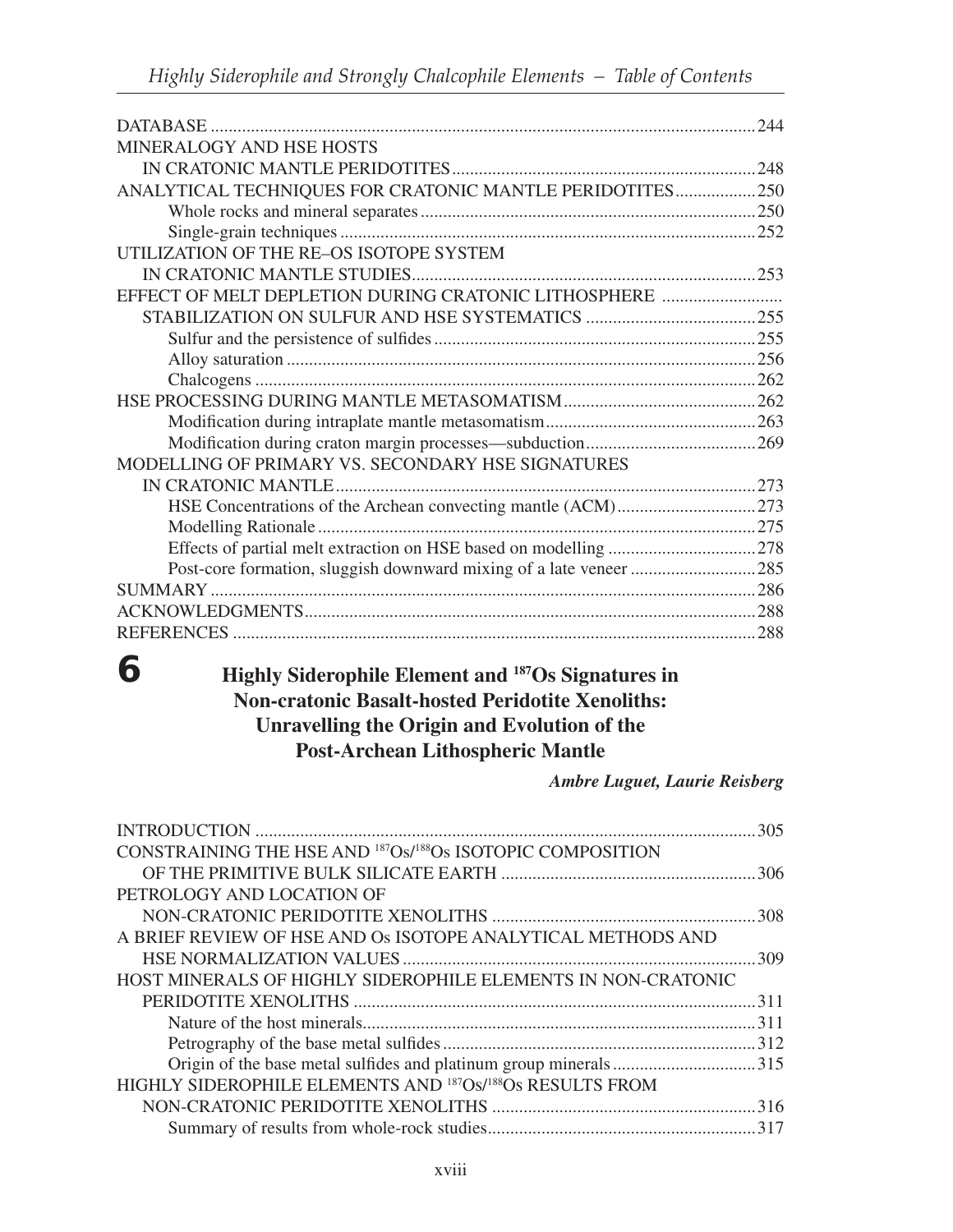| Summary of results from base metal sulfides and other mineral phases321                                      |  |
|--------------------------------------------------------------------------------------------------------------|--|
| Reconciling <sup>187</sup> Os/ <sup>188</sup> Os results from whole-rock and base metal sulfide analyses 326 |  |
| THE LIFE OF A XENOLITH, AS RECORDED IN HSE- AND OS-ISOTOPE                                                   |  |
| SYSTEMATICS.<br>327                                                                                          |  |
| 328                                                                                                          |  |
| Whole-rock observations on samples representing melting residues330                                          |  |
| Mineralogical control of HSE fractionation during partial melting332                                         |  |
| 335                                                                                                          |  |
|                                                                                                              |  |
| .350                                                                                                         |  |
| CHRONOLOGICAL INTERPRETATION OF OS-ISOTOPIC DATA AND TECTONIC                                                |  |
| 351                                                                                                          |  |
|                                                                                                              |  |
| Obtaining age information from Os isotopes of base metal sulfides354                                         |  |
|                                                                                                              |  |
|                                                                                                              |  |
| 358                                                                                                          |  |
| <b>REFERENCES</b><br>358                                                                                     |  |

# **7 Re–Pt–Os Isotopic and Highly Siderophile Element Behavior in Oceanic and Continental Mantle Tectonites**

### *Harry Becker, Christopher W. Dale*

| BREVIA OF CONCEPTS, TERMINOLOGY, AND ANALYTICAL CAVEATS 370                        |      |
|------------------------------------------------------------------------------------|------|
|                                                                                    |      |
|                                                                                    |      |
| Precision and accuracy of concentration data and analytical issues371              |      |
| HIGHLY SIDEROPHILE ELEMENTS IN MANTLE TECTONITES FROM                              |      |
| DIFFERENT GEODYNAMIC SETTINGS                                                      |      |
|                                                                                    |      |
| HSE IN ABYSSAL PERIDOTITES FROM SPREADING OCEANIC LITHOSPHERE374                   |      |
| HSE in mantle tectonites from continental extensional domains and                  |      |
|                                                                                    | .380 |
| HSE in ophiolites that formed at fast spreading ridges with little or no influence |      |
|                                                                                    | .386 |
| High-temperature orogenic peridotites from convergent plate margin settings  388   |      |
| Highly siderophile elements in peridotites and melt-reacted lithologies of         |      |
| ophiolites influenced by convergent plate margin magmatism 392                     |      |
| Highly siderophile elements in the mantle sections of ophiolites of uncertain      |      |
|                                                                                    | 398  |
|                                                                                    | 399  |
| Influence of low-temperature alteration processes on the HSE in bulk rocks         |      |
|                                                                                    | .399 |
| The influence of melt infiltration and partial melting on HSE abundances in        |      |
|                                                                                    |      |
| Summary—Mantle melting and mantle-magma interaction—different sides                |      |
|                                                                                    |      |
|                                                                                    |      |
|                                                                                    |      |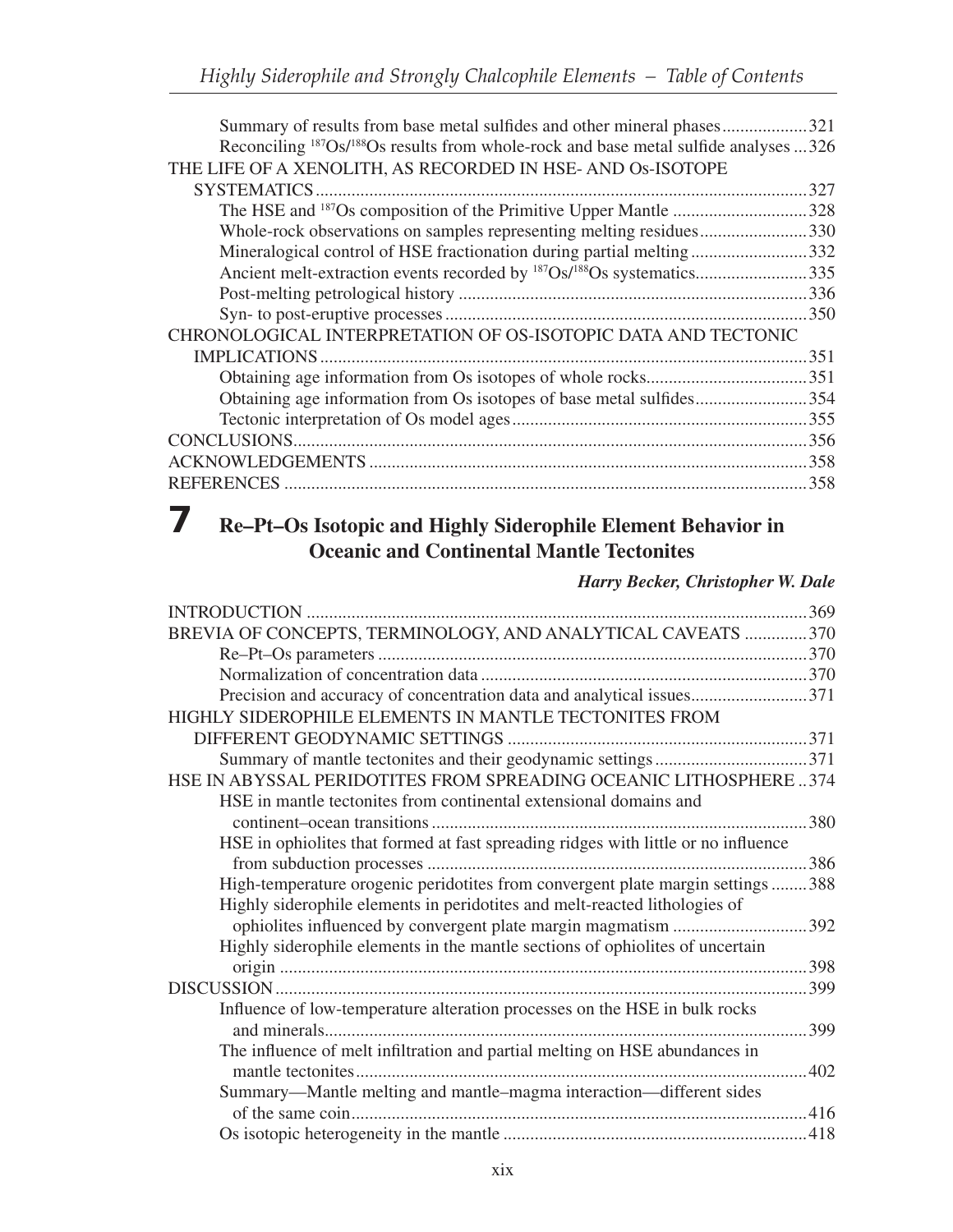| The role of recycled oceanic lithosphere in producing HSE and Os isotope |  |
|--------------------------------------------------------------------------|--|
|                                                                          |  |
| The relationship between abyssal peridotites and MORB: an osmium isotope |  |
|                                                                          |  |
|                                                                          |  |
|                                                                          |  |
|                                                                          |  |
|                                                                          |  |

# **8 Chalcophile and Siderophile Elements in Mantle Rocks: Trace Elements Controlled By Trace Minerals**

#### *Jean-Pierre Lorand, Ambre Luguet*

|                                                                                | 441 |
|--------------------------------------------------------------------------------|-----|
|                                                                                | 442 |
|                                                                                |     |
| Abundance and phase control on chalcophile and siderophile elements in the     |     |
|                                                                                | 446 |
| Partial melting of the mantle: a BMS-removing and PGM producing                |     |
|                                                                                | 458 |
|                                                                                |     |
| Low-pressure BMS dissolution in regional-scale open system melting of the      |     |
|                                                                                |     |
| BMS precipitation associated with magma percolation/metasomatism472            |     |
| Platinum-group minerals and magmatic percolation of the lithospheric mantle475 |     |
|                                                                                |     |
|                                                                                |     |
|                                                                                | 481 |
|                                                                                |     |

# **9 Petrogenesis of the Platinum-Group Minerals**

### *Brian O'Driscoll, José María González-Jiménez*

| Origin of the terrestrial PGM: Mantle melting, metasomatism, and metal transfer495 |  |
|------------------------------------------------------------------------------------|--|
|                                                                                    |  |
|                                                                                    |  |
|                                                                                    |  |
|                                                                                    |  |
|                                                                                    |  |
|                                                                                    |  |
|                                                                                    |  |
| PGM IN PERIDOTITES OF THE                                                          |  |
|                                                                                    |  |
|                                                                                    |  |
|                                                                                    |  |
|                                                                                    |  |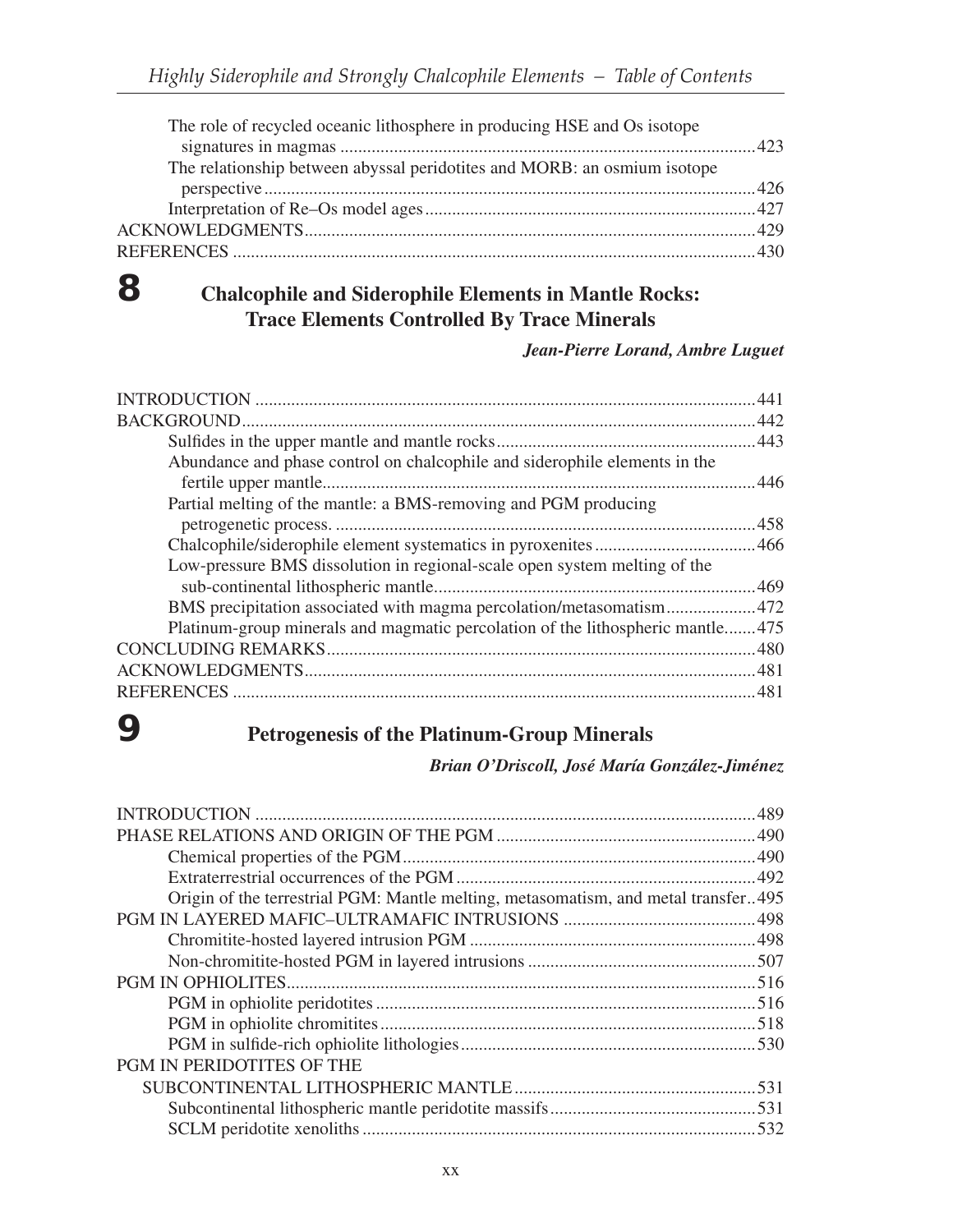| PGM IN CONCENTRICALLY ZONED                                                     |  |
|---------------------------------------------------------------------------------|--|
|                                                                                 |  |
|                                                                                 |  |
|                                                                                 |  |
|                                                                                 |  |
|                                                                                 |  |
|                                                                                 |  |
| Magmatic Ni $-(\pm Cu - \pm PGE)$ -sulfide deposits in non-komatiitic rocks 544 |  |
|                                                                                 |  |
|                                                                                 |  |
|                                                                                 |  |
| Assessing the mineralogical and textural complexity of PGM assemblages 551      |  |
| Constraints on quantifying the distribution and grain size of PGM552            |  |
| Advancing our understanding of the link between PGM assemblage and              |  |
|                                                                                 |  |
|                                                                                 |  |
|                                                                                 |  |
| APPENDIX.                                                                       |  |
|                                                                                 |  |
|                                                                                 |  |
| <b>REFERENCES</b>                                                               |  |
|                                                                                 |  |

# **10 Mantle Sulfides and their Role in Re–Os and Pb Isotope Geochronology**

*Jason Harvey, Jessica M. Warren, Steven B. Shirey*

| ANALYTICAL METHODS AND PRACTICAL ASPECTS                                            |  |
|-------------------------------------------------------------------------------------|--|
|                                                                                     |  |
| BASE-METAL SULFIDE OCCURRENCE, MAJOR ELEMENT GEOCHEMISTRY                           |  |
|                                                                                     |  |
|                                                                                     |  |
|                                                                                     |  |
|                                                                                     |  |
|                                                                                     |  |
|                                                                                     |  |
|                                                                                     |  |
|                                                                                     |  |
| GEOCHRONOLOGICAL METHODS, MODEL AGES,                                               |  |
|                                                                                     |  |
|                                                                                     |  |
|                                                                                     |  |
|                                                                                     |  |
|                                                                                     |  |
|                                                                                     |  |
| The age of the continental lithospheric mantle and the assembly of its domains  628 |  |
| The relationship between the age of the SCLM and the overlying crust  630           |  |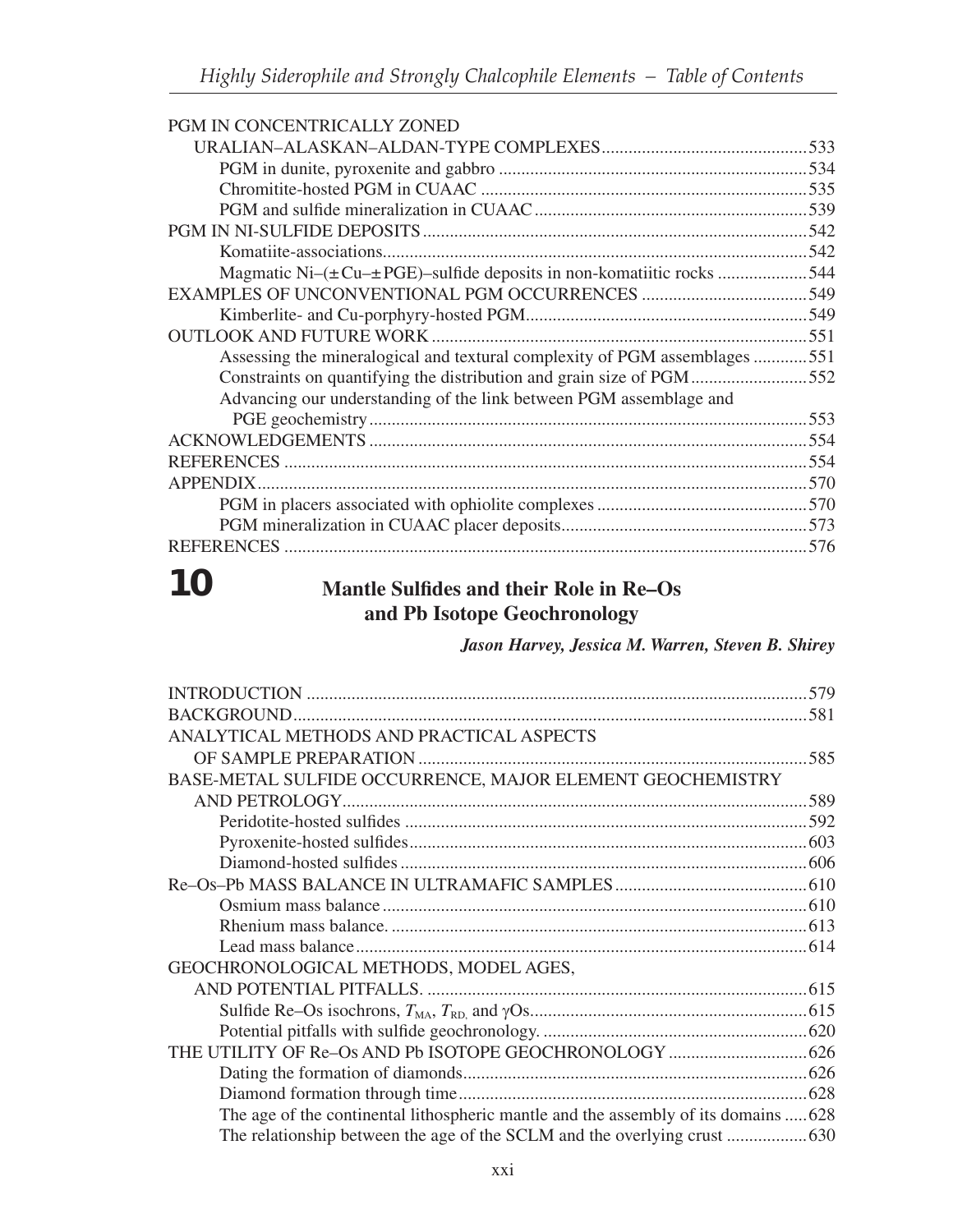### **11 Highly Siderophile Element and Os Isotope Systematics of Volcanic Rocks at Divergent and Convergent Plate Boundaries and in Intraplate Settings**

*Abdelmouhcine Gannoun, Kevin W. Burton, James M.D. Day, Jason Harvey, Pierre Schiano, Ian Parkinson*

| HIGHLY SIDEROPHILE ELEMENT DISTRIBUTION AND BEHAVIOR                             |  |
|----------------------------------------------------------------------------------|--|
|                                                                                  |  |
|                                                                                  |  |
|                                                                                  |  |
| Highly siderophile element behavior accompanying fractional crystallization  660 |  |
| THE <sup>187</sup> Re- <sup>187</sup> Os ISOTOPE SYSTEM AND THE FORMATION OF     |  |
|                                                                                  |  |
|                                                                                  |  |
|                                                                                  |  |
|                                                                                  |  |
|                                                                                  |  |
|                                                                                  |  |
|                                                                                  |  |
|                                                                                  |  |
|                                                                                  |  |
|                                                                                  |  |
|                                                                                  |  |
|                                                                                  |  |
| HSE ABUNDANCES AND Re-Os ISOTOPE SYSTEMATICS                                     |  |
|                                                                                  |  |
|                                                                                  |  |
|                                                                                  |  |
|                                                                                  |  |
| The origin of Continental Flood Basalts (CFB) and                                |  |
|                                                                                  |  |
|                                                                                  |  |
|                                                                                  |  |
|                                                                                  |  |
|                                                                                  |  |
|                                                                                  |  |
|                                                                                  |  |
|                                                                                  |  |
|                                                                                  |  |
|                                                                                  |  |
|                                                                                  |  |